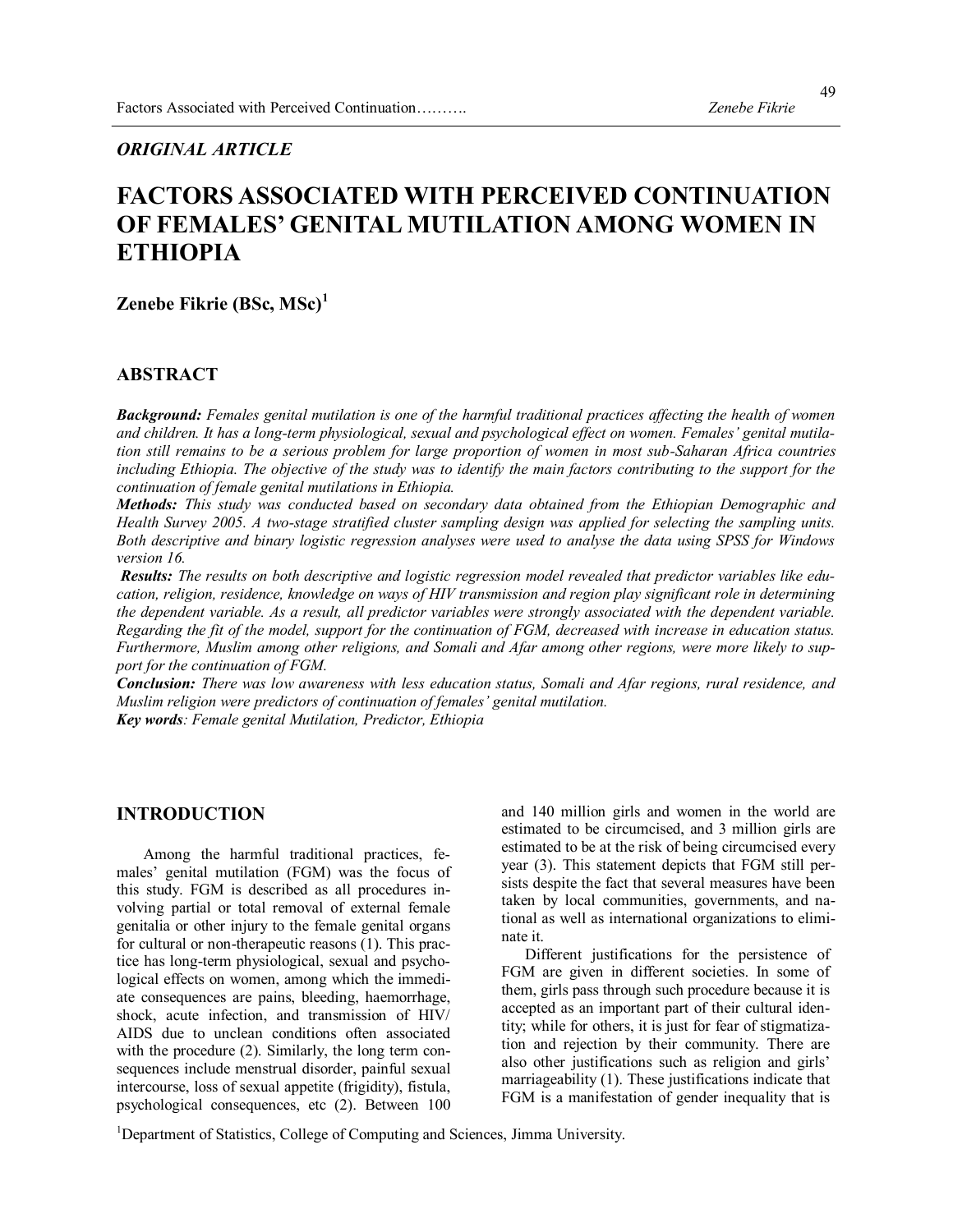deeply entrenched in social, economic and cultural structures. FGM is most prevalent in north-eastern Africa countries where the prevalence varies from 97% in Egypt to 80% in Ethiopia (4). Several measures have been taken to bring about awareness on the harmful consequences of FGM over the past decade at international, regional, and national levels. In spite of these efforts, prevalence of FGM in many areas remains high. And this makes the study relevant and timely that plays important role in identifying the main factors contributing to support for the continuation of FGM in Ethiopia.

#### **METHODS AND MATERIALS**

This study was based on secondary data, where the source of the data is the Central Statistical Agency (CSA). This data set was generated by the survey called Ethiopian Demographic and Health Survey (EDHS) carried out in 2005.

 The study covered the entire country in which both rural and urban areas are considered. All the nine regions and two city administrations, namely Tigray, Afar, Amhara, Oromiya, Somali, Benshangul -Gumuz, Southern Nations, Nationalities and Peoples (SNNP), Gambela, Harari, Addis Ababa and Dire Dawa were included in the survey which was conducted from April 27 through August 30, 2005.

 A two-stage stratified clustered sampling design was used in EDHS 2005. In the survey, a representative sample of approximately 14,500 households from 540 clusters was selected. In the first stage, 540 clusters (145 urban and 345 rural) were selected from the list of Enumeration Areas (Primary Sampling Units) from the 1994 Population and Housing Census sample frame. As part of the second stage selection, a complete household listing was carried out in each selected cluster. The listing operation yields between 24 and 32 households from each cluster, where the selection of these households (Secondary Sampling Units) was done systematically and made ready for the survey.

 The 2005 EDHS sample was designed to provide estimates for the health and demographic variables for the domains; Ethiopia as whole, urban and rural areas of Ethiopia (each as a separate domain) and 11 geographic areas (9 regions and 2 city administrations).

 The survey employed three types of questionnaires namely household, women's and male's questionnaires (household questionnaire, women's and male's questionnaires). The women's questionnaire, which involves harmful traditional practices, was the focus of this study. Information had been gathered from 14,070 women of age  $15 - 49$  years using the structured women's questionnaire during the survey. The actual data collection was conducted at the field level by 180 trained interviewers supervised by 30 field supervisors in which the entire field operation was coordinated by the CSA.

 The dependent variable was a request raised for all women who participated in the survey as to whether they support for the continuation of FGM practice; expected binary responses was "yes" or "no". Some of the corresponding independent variables included were educational status, religion, residence and region. Data were analyzed using SPSS for Windows version 16. Descriptive statistics was also used as the method of data analysis in addition to fitting the logistic regression model. The data that corresponds to the variables considered by this study were extracted from the set of the DHS data particularly compiled from the women's questionnaire.

 As the author was member of the CSA during the study time, permission to use the data was obtained from the Deputy Manager after explaining the purpose of the analyses.

#### **RESULTS**

The support for the continuation of females' genital mutilation decreased from 42.8% (no education) to 2.0% (higher education). It was also observed that the support for the continuation of the practice ranged from 76.0% (Somali) and 69.0% (Afar) to 13.3% (Dire Dawa) and 5.9% (Addis Ababa), respectively. The result for the other regions remained in between. Similarly, the support for the continuation of FGM with respect to religion decreased from 45.8% among Muslims to 20.1% among Protestants. All socio-demographic variables were associated with continuation of FGM ( $p<0.05$ ) (Table 1).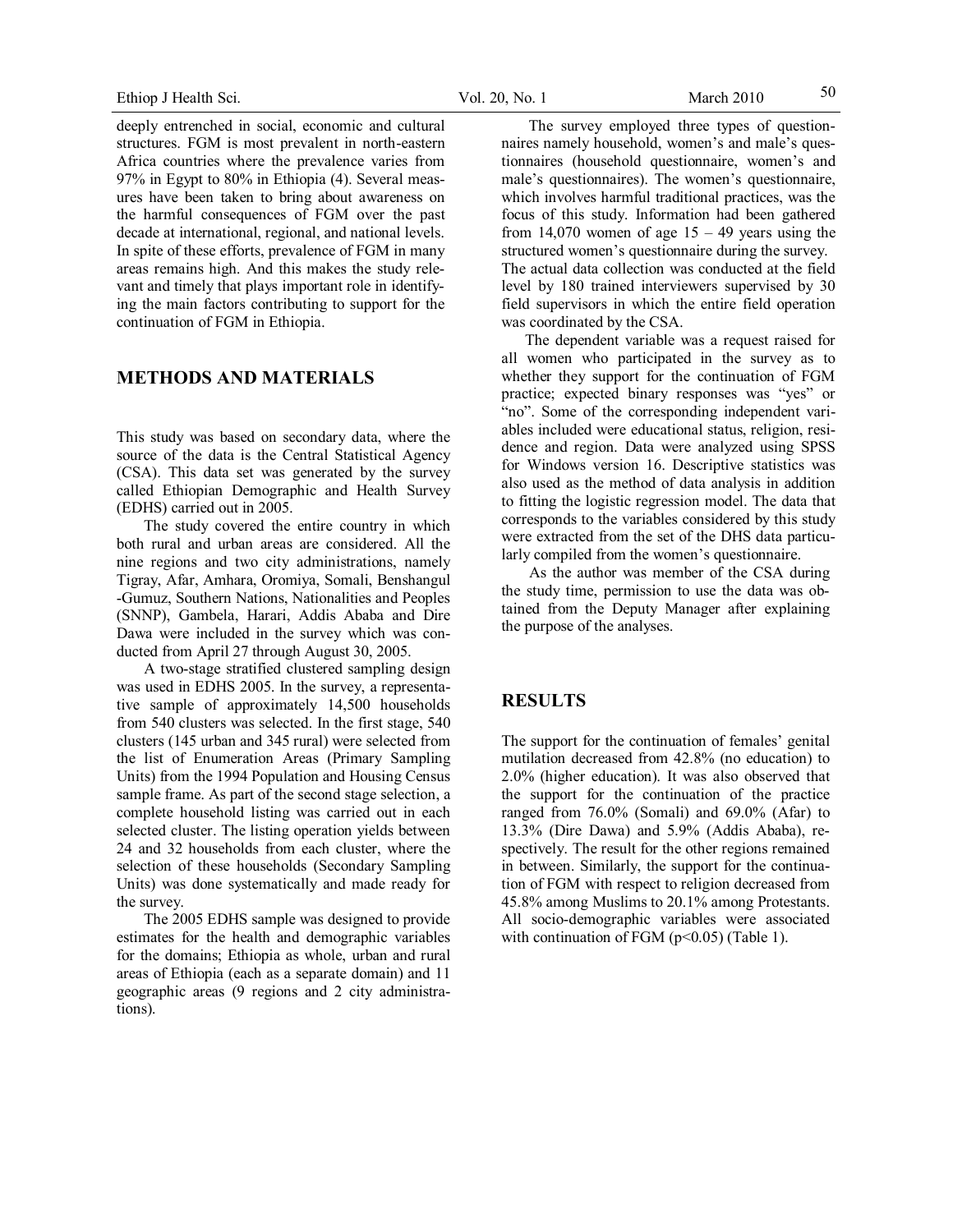|                |                    | <b>Should FGM be continued?</b> |               |                         |      |       |  |
|----------------|--------------------|---------------------------------|---------------|-------------------------|------|-------|--|
| Predictor      | <b>Category</b> of | N <sub>0</sub>                  |               | Yes                     |      |       |  |
| variable       | variables          | Number                          | $\frac{0}{0}$ | Number<br>$\frac{0}{0}$ |      |       |  |
|                | No education       | 4228                            | 57.2          | 3168                    | 42.8 |       |  |
| Education      | Primary            | 2201                            | 82.2          | 475                     | 17.8 | 0.000 |  |
| status         | Secondary          | 2164                            | 95.7          | 97                      | 4.3  |       |  |
|                | Higher educ.       | 349                             | 98.0          | $\overline{7}$          | 2.0  |       |  |
|                | Orthodox           | 4923                            | 79.2          | 1294                    | 20.8 |       |  |
|                | Catholic           | 95                              | 75.4          | 31                      | 24.6 |       |  |
| Religion       | Protestant         | 1440                            | 79.9          | 363                     | 20.1 | 0.000 |  |
|                | Muslim             | 2382                            | 54.2          | 2013                    | 45.8 |       |  |
|                | Traditional        | 99                              | 68.3          | 46                      | 31.7 |       |  |
|                | Rural              | 5049                            | 60.3          | 3319                    | 39.7 |       |  |
| Residence      | Urban              | 3893                            | 90.1          | 428                     | 9.9  | 0.000 |  |
|                | No education       | 2807                            | 53.7          | 2425                    | 46.3 |       |  |
| Partner's edu- | Primary            | 1489                            | 72.6          | 561                     | 27.4 | 0.000 |  |
| cation status  | Secondary          | 1242                            | 87.1          | 184                     | 12.9 |       |  |
|                | Higher             | 345                             | 96.6          | 12                      | 3.4  |       |  |
|                | Tigray             | 798                             | 77.6          | 231                     | 22.4 |       |  |
|                | Afar               | 240                             | 31.0          | 535                     | 69.0 |       |  |
|                | Amhara             | 1059                            | 61.2          | 672                     | 38.8 |       |  |
|                | Oromiya            | 1529                            | 70.3          | 646                     | 29.7 |       |  |
| Region         | Somali             | 158                             | 24.0          | 499                     | 76.0 |       |  |
|                | Benshangul-G       | 437                             | 65.6          | 229                     | 34.4 | 0.000 |  |
|                | <b>SNNP</b>        | 1349                            | 74.7          | 458                     | 25.3 |       |  |
|                | Gambela            | 271                             | 79.7          | 69                      | 20.3 |       |  |
|                | Harari             | 650                             | 77.2          | 192                     | 22.8 |       |  |
|                | Addis Ababa        | 1752                            | 94.1          | 109                     | 5.9  |       |  |
|                | Dire Dawa          | 699                             | 86.7          | 107                     | 13.3 |       |  |

Table 1: Socio-demographic characters of women aged  $15 - 49$  by their support for the continuation of FGM, Ethiopia, 2005**.**

The logistic regression analysis was consistent with the above finding. According to the model output with respect to education status, it was observed that those respondents whose education at primary level were 0.65 times less likely to support for the continuation of FGM compared to those with no education level [OR =  $0.65$ , 95% C.I:  $(0.55, 0.77)$ ]. Similarly, those with higher education level were 0.14 times less likely to support for the continuation of the practice than those with no education  $[OR =$ 0.14, 95% C.I: (0.03, 0.62)]. Muslims were 1.34 times more likely to support for the continuation of the practice than Orthodox  $[OR = 1.34, 95\% \text{ C.I}]$ 

(1.19, 1.53)]. Furthermore, the odds ratio for both Catholic and Protestants, respectively, were 0.52 and 0.71 times less likely to support for the continuation of the practice as compared to Orthodox  $[OR = 0.52, 95\%C.I: (0.26, 1.01); OR = 0.71, 95\%$ C.I: (0.59, 0.85)]. The result further showed that those who have knowledge of avoiding HIV/AIDS was 0.60 times less likely to support for the continuation of FGM compared to their counter parts  $[OR = 0.60, 95\% \text{ C.I: } (0.54, 0.68)]$  (Table 2). It can be observed from the outputs that both results

of the two analyses are consistent.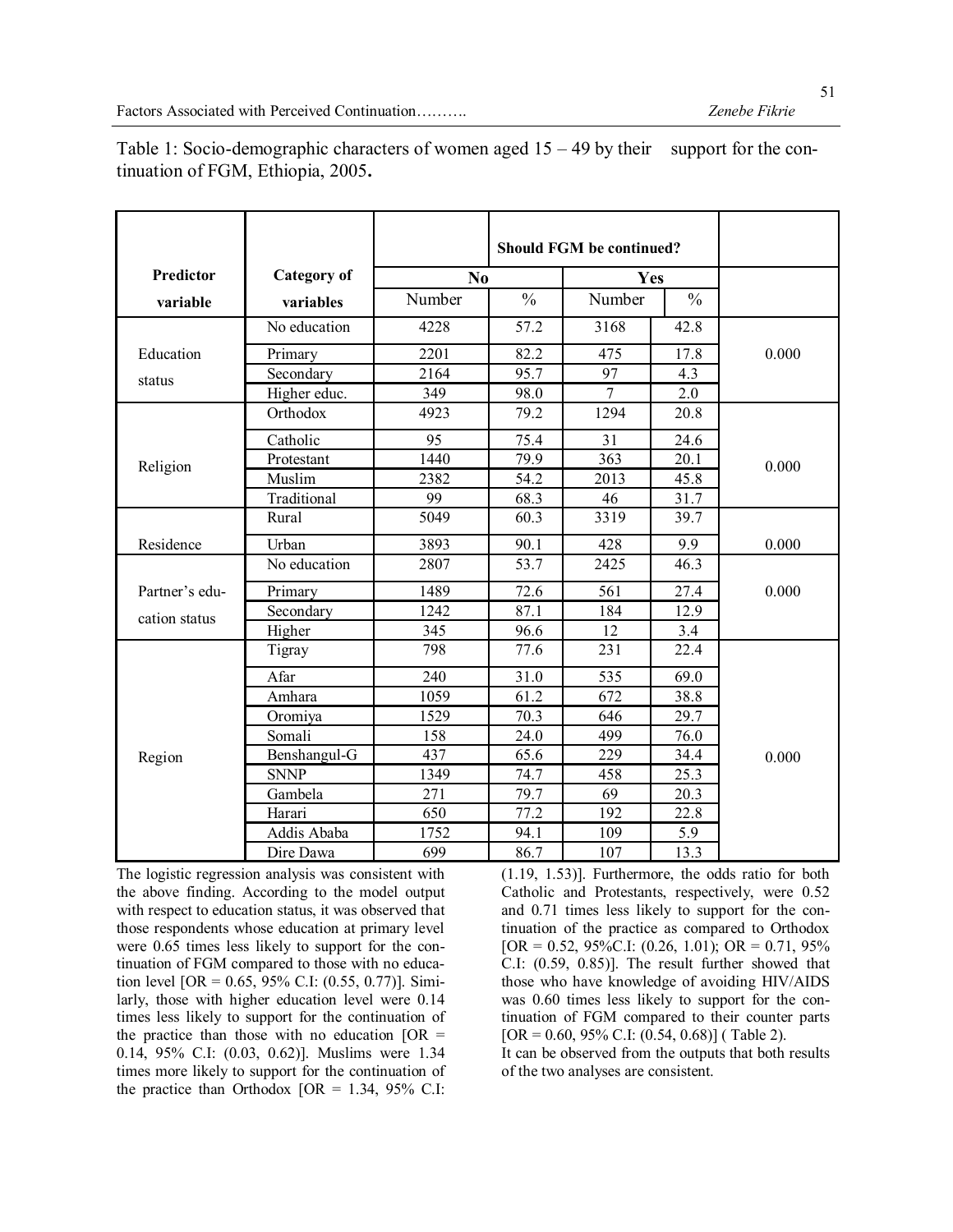52

| <b>Predictor Variables</b> | Coeff(6) | S.E  | Wald   | d.f            | O.R  | $(95\% \text{ C.1})$ |          |
|----------------------------|----------|------|--------|----------------|------|----------------------|----------|
| Partner's age              |          |      | 16.15  | 5              |      |                      |          |
| 20-24                      | 0.52     | 0.51 | 1.05   | 1              | 1.68 | 0.624                | 4.51     |
| 25-29                      | 0.73     | 0.50 | 2.13   | $\mathbf{1}$   | 2.07 | 0.780                | 5.48     |
| 30-39                      | 0.84     | 0.49 | 2.89   | $\mathbf{1}$   | 2.31 | 0.88                 | 6.09     |
| 40-49                      | 0.66     | 0.49 | 1.80   | $\mathbf{1}$   | 1.94 | 0.74                 | 5.13     |
| 50 & above                 | 0.58     | 0.50 | 1.36   | $\mathbf{1}$   | 1.78 | 0.67                 | 4.71     |
| Religion                   |          |      | 58.87  | $\overline{4}$ |      |                      |          |
| Catholic                   | $-0.66$  | 0.34 | 3.72   | $\mathbf{1}$   | 0.52 | 0.26                 | 1.01     |
| Protestant                 | $-0.35$  | 0.09 | 13.65  | $\mathbf{1}$   | 0.71 | 0.59                 | 0.85     |
| Muslim                     | 0.30     | 0.06 | 20.89  | $\mathbf{1}$   | 1.34 | 1.18                 | 1.53     |
| Traditional                | $-0.11$  | 0.23 | 0.22   | $\mathbf{1}$   | 0.90 | 0.57                 | 1.41     |
| <b>Residence</b>           | 0.99     | 0.11 | 85.80  | $\mathbf{1}$   | 2.69 | 2.18                 | 3.31     |
| <b>Education status</b>    |          |      | 51.71  | $\mathfrak{Z}$ |      |                      |          |
| Primary education          | $-0.43$  | 0.09 | 23.76  | 1              | 0.65 | 0.55                 | 0.77     |
| Secondary education        | $-1.13$  | 0.20 | 33.53  | $\mathbf{1}$   | 0.32 | 0.22                 | 0.47     |
| Higher education           | $-1.95$  | 0.75 | 6.79   | $\mathbf{1}$   | 0.14 | 0.03                 | 0.62     |
| Partner's education        |          |      | 49.61  | $\mathfrak{Z}$ |      |                      |          |
| Primary education          | $-0.44$  | 0.07 | 37.48  | $\mathbf{1}$   | 0.64 | 0.56                 | 0.74     |
| Secondary education        | $-0.55$  | 0.12 | 19.87  | $\mathbf{1}$   | 0.58 | 0.45                 | 0.74     |
| Higher education           | $-1.17$  | 0.40 | 8.53   | $\mathbf{1}$   | 0.31 | 0.14                 | $0.68\,$ |
| Knowledge about HIV        | $-0.50$  | 0.06 | 71.20  | $\mathbf{1}$   | 0.60 | 0.54                 | 0.68     |
| <b>Circumcision status</b> | 1.32     | 0.11 | 142.80 | $\mathbf{1}$   | 3.76 | 3.03                 | 4.67     |
| Constant                   | $-2.75$  | 0.52 | 27.97  | $\mathbf{1}$   | 0.06 |                      |          |

| Table 2: Logistic regression analysis used to identify contributing factors to support for the continuation of |  |
|----------------------------------------------------------------------------------------------------------------|--|
| FGM, Ethiopia, 2005.                                                                                           |  |